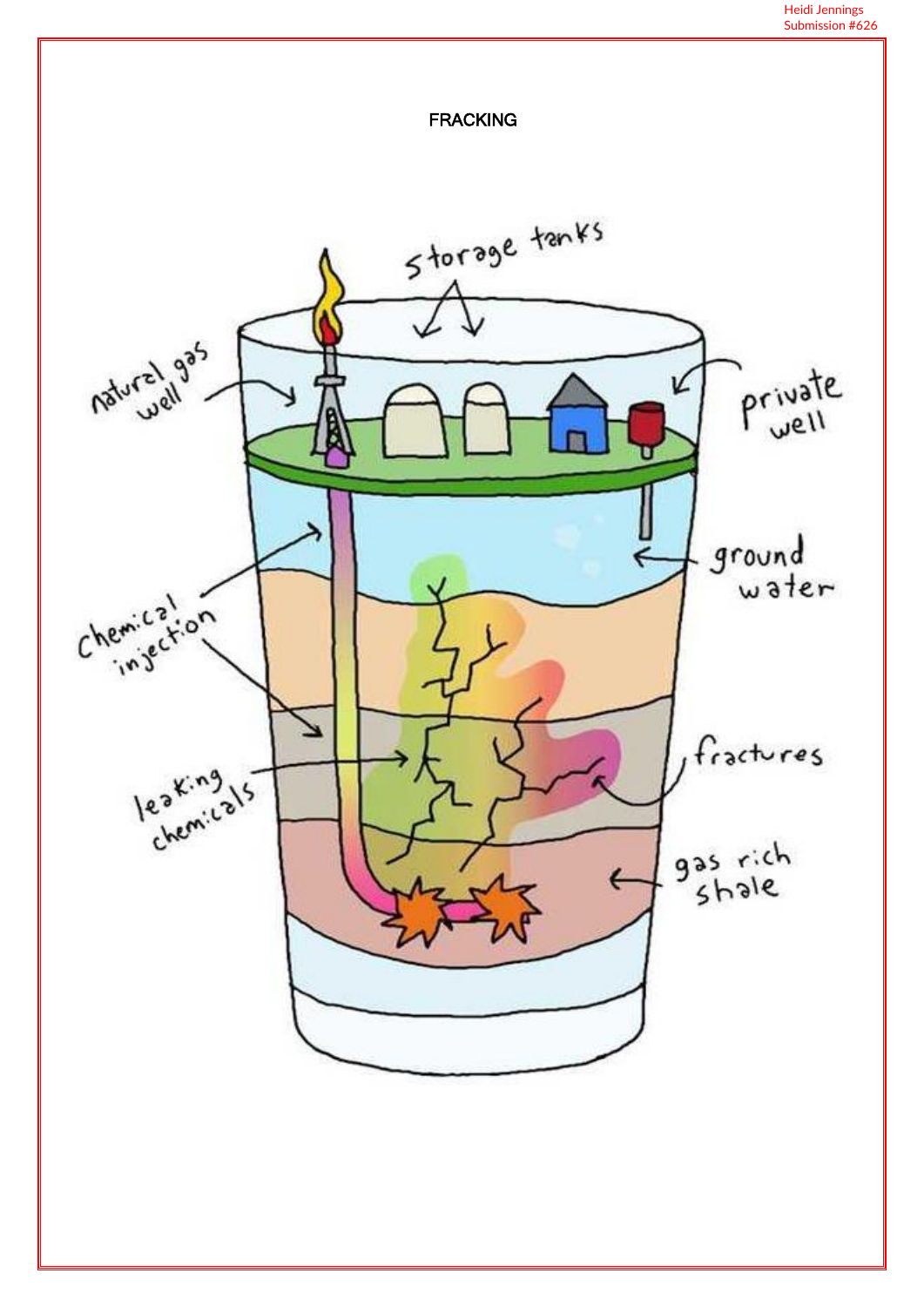## Good afternoon Justice Pepper and the Panel.

My name is Heidi Jennings, a concerned Territorian and I am opposed to Fracking. I chose to speak up, as many people cannot, as they fear their jobs may be lost due to speaking out.

I wonder what we will leave the place like - for future generations to deal with the damage, corruption, greed and sadly, the possibility of no potable water.

I was born in Alice Springs, which relies heavily on groundwater. Water to the 'Red Centre' has always been a welcoming sight. Aquifers supply water for general use, agriculture, industry, but more importantly is crucial to our surviving remnant vegetation and the ecosystems. There is the general understanding that Aquifers recharge; unfortunately once depleted, some may take thousands of years to naturally recharge due to their large capacity and intricate systems. These resources require management for long term sustainability; and we need to protect them.

The Territory has many beautiful rivers, billabongs, gorges and wetlands. We have countless beauties which rely heavily on freshwater systems; the National Parks: Litchfield, Kakadu, Elsey and Nitmiluk. As well as the waterways, the natural geological formations have huge cultural significance, not unlike our waterways. They are a key player in making the NT unique and a point of interest for domestic and international tourists.

We also experience huge tidal rivers and monsoonal rains that flood our wetlands, helping to soak the ground and kick-start a seasonal rivers' journey to flows for hundreds kilometres. Without these core water systems aquifers will be unable to give the NT its permanent waterways; the groundwater Aquifers in the **Beetaloo Gas Basin** flows north and discharges into the Katherine, Daly and Roper Rivers.

Aquifers and the hydrogeology of the Territory are still not fully understood; we know that all water is linked in quite complex ways – to ensure sustainable use, the issue require levels of scientific knowledge far beyond the general public's or general politicians' understanding, for this reason alone, there needs to be more study before action.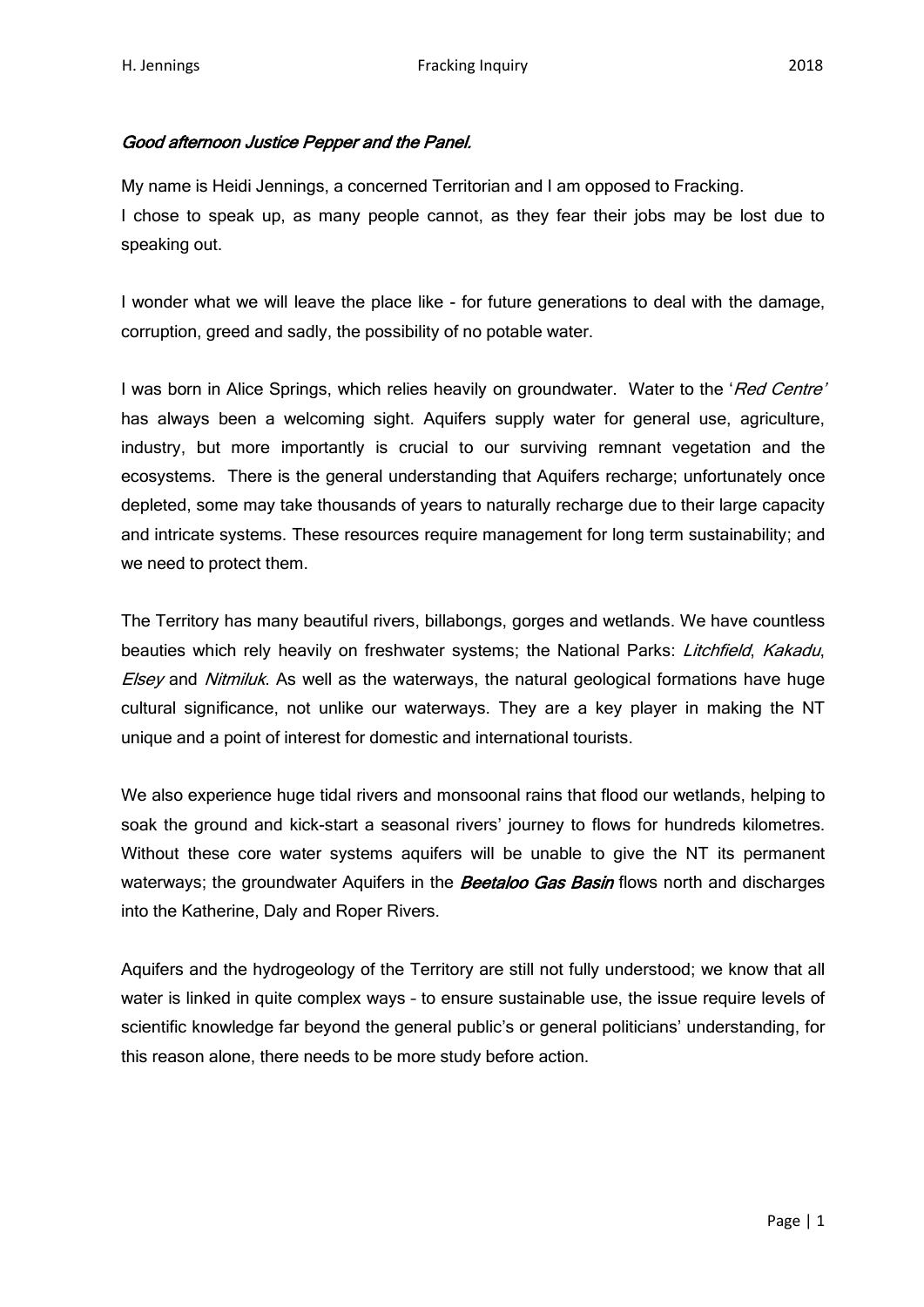We have lived on our 20 acre property at Berry Springs for the past 25 years, although we are not farmers and instead enjoy having kept the natural bush, but we do rely on bore water. Our bore draws 1 litre-per-second, which is relatively small in comparison to some small agricultural bore systems in the top end. The bore water was originally documented on our bore report in 1993, coming from the **Burrell Creek Formation**. But this has changed, with new investigations that our bore water now comes from the **South Alligator rock formation**. This was discovered after new bores were drilled in the area, not far from our property. This is one example of water having the potential to possibly change over time, travel over large distances and brings light to our current misinterpretation of where our water really comes from. Therefore, if a waterway becomes contaminated in a certain place in the Territory, we put every waterway in the Territory at risk.

A moratorium was put on the Berry Springs Aquifer to ensure it is not overused. This was to maintain groundwater levels and water quality to meet the requirements for consumption and environmental use. This was also to ensure and support that Aboriginal culture, community and the environment are all protected as well as ensure economic development is sustainable.

I do get concerned with current new developments regarding water extraction, water use and land clearing. In 1997 a Mobile Base Station Tower was permitted to be erected over the Berry Springs Aquifer. I was very concerned for my children and the possibilities of poisoning them with contaminated water they drink and use, as were the concerns of the time. I rang the World Health Organisation in Geneva; after extensive conversations I was advised

to look for dead blue-green algae in the creek nearby, a key indicator of radiation levels. My concerns eventually turned into knowledge, but the safety of my children and community are more important than being in the dark.

After hearing the plight of an Australian Farmer, the late George Bender, fighting for the rights to protect water on his land from Fracking, made me more concerned about our water, air, land, all Australians and future generations.

A new property development of 18 5-acre blocks was proposed in close proximity to the Berry Springs Waterhole. I was concerned of the potential risk to the waterways and what the 'Cone Affect' could do to the Aquifer after 18 bores were installed and extracting water. This is a large concern with numerous other concerns that will affect our beautiful waterway; run off from residential water use, septic tanks and top soil wash-off.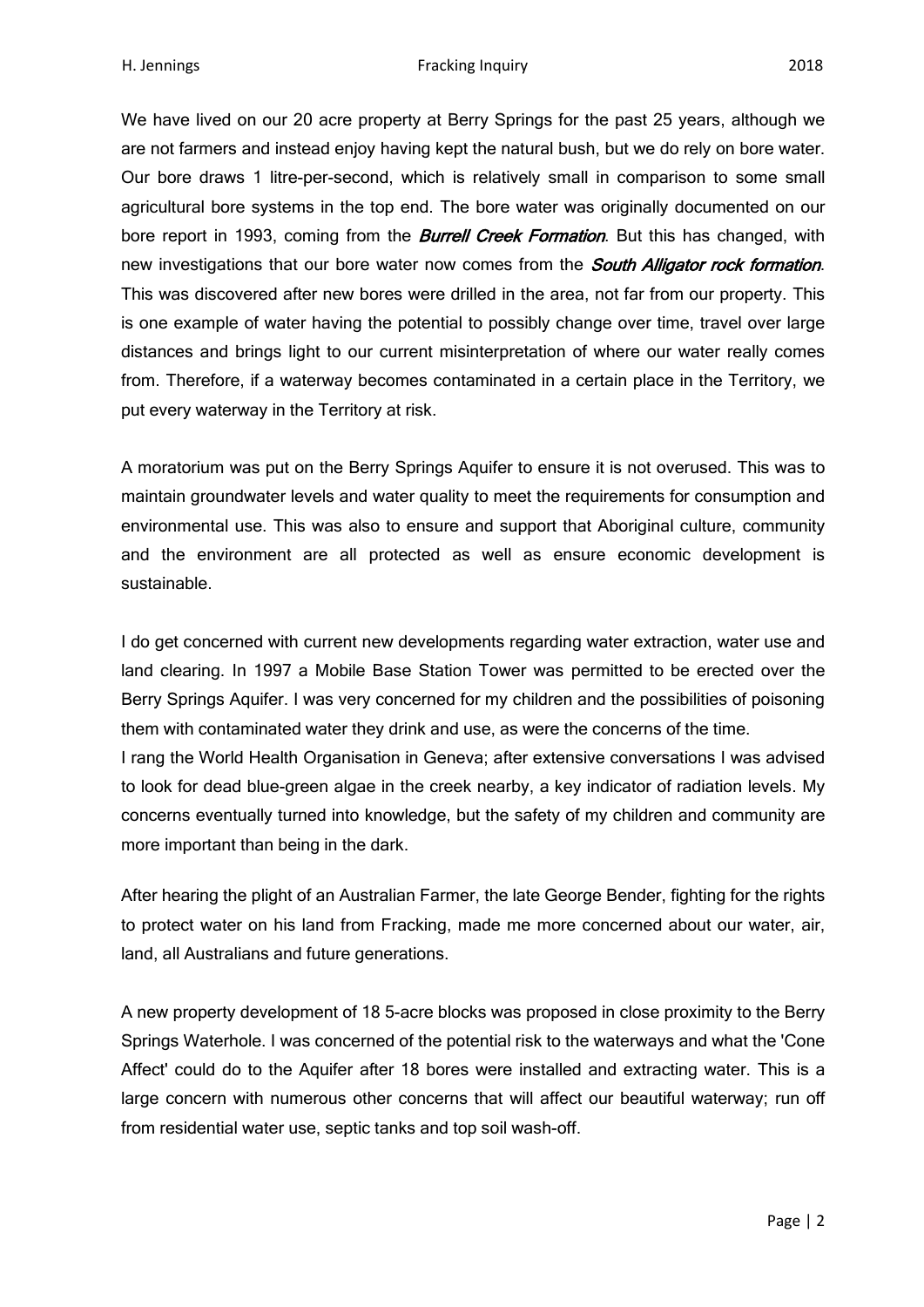At present in the Territory, we already have issues of water contamination in the NT. The McArthur River Mine, Mt. Todd and the Katherine River PFAS issues, just to name a few. These issues have not been rectified and seems it may take many years before a solution is found, if ever.

In Australia we already have the *Condamine River* as an example of destruction from Fracking. The water can be lit up on fire; as the escaping gas leaks out in the form of bubbles. Two wells have been placed beside the *Condamine River* where most of the gas is bubbling; to release the excess of leaking gas. It is being burnt off into the atmosphere to alleviate the issue, but leakages into the river from the underground pipes have also now become an issue. This has caused numerous mass fish-deaths as well as having the flow on effects to other fauna and flora in the area. This will need to be monitored, controlled and fixed for many years to come.

A farmer from Wyoming in the USA, John Fenton, once believed Fracking was a more efficient and less invasive way to extract underground resources and previously had no issues living near a fracking field. His wife has since developed consistent nose bleeds and severe medical conditions, as does his neighbours. The family have to open doors and windows when showering as there is an excessive level of gas that is contained in the water they use. He is concerned for his families and communities health.

The water in the area is unusable. The surrounding land has suffered.

We are still looking for scientific evidence that Fracking is safe. So far I only see negative impacts it has made on the land, air and water. Fracking is not good for the environment or human health. Pipes can, and do, split over time from ground movement. There are no guarantees that this won't happen. Monitoring the pipes is impossible and only obvious after the damage is done.

Fracking has already been deemed unsafe throughout the world.

The United States EPA warns of gases or fluids moving to groundwater resources. QLD has had an increase in health issues to people close to Fracking wells; tests reveal heavy metal levels in humans, animals and water ways are increasing. Fishing in the NT is a big industry, as is Tourism, industries that rely heavily on the natural escarpments and waterways of our beautiful Territory. If our natural resources are diminished or deemed unusable, not only will these large Industries will be greatly affected, but our Farming, industry and lifestyles will also be greatly affected.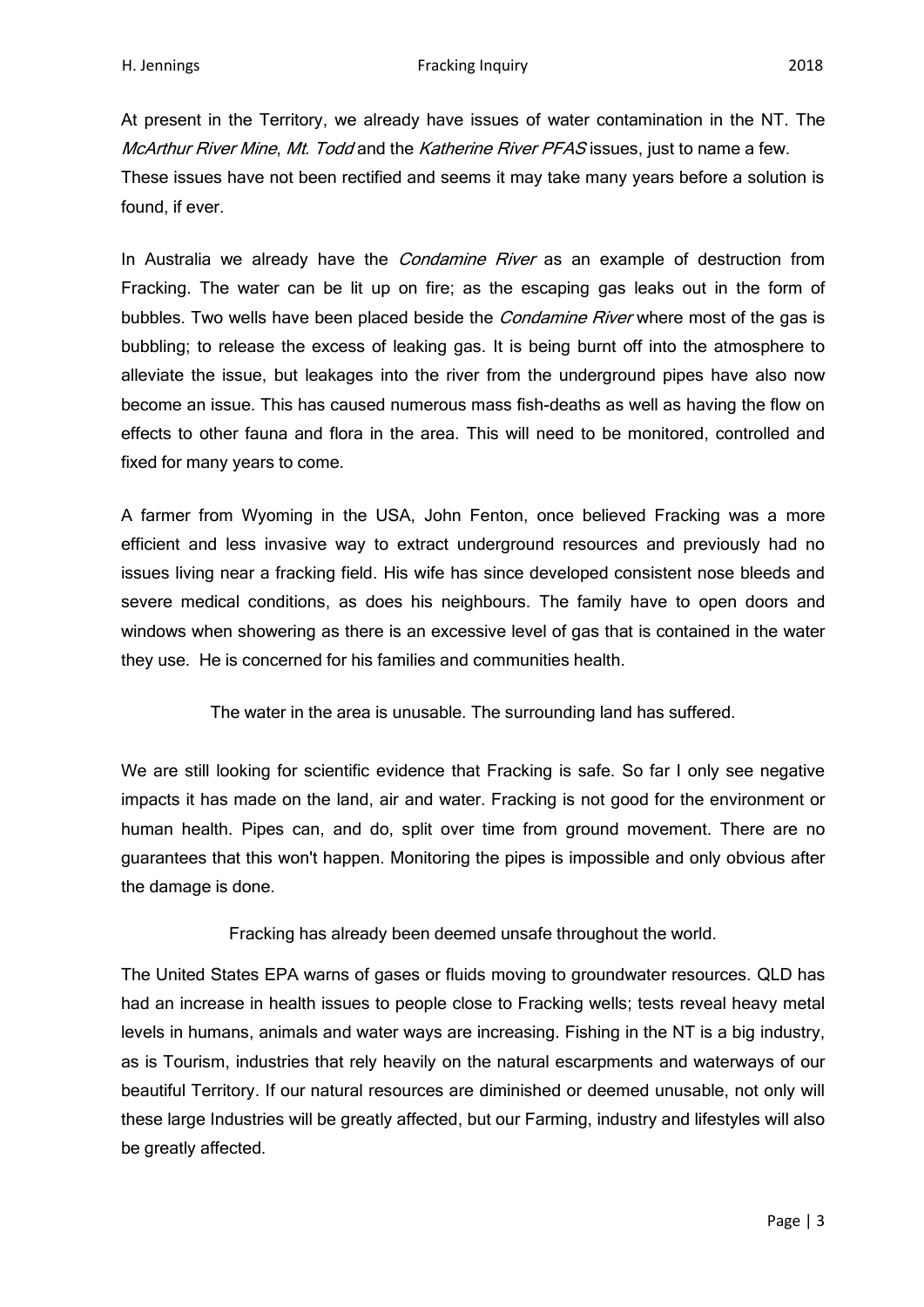### RECOMMENDATIONS

The recommendations are not secure

- There are no assurances to protect the water.
- Are there rehabilitation funds set aside in trust by the company?

Farmers and their land rely on fresh, clean water and is a human necessity and should be prioritised. Farmers and pastoralists should have priority over their land, not the mining companies. With the current heavily allocated water in the NT, there needs to be a thorough overall of water allocation, as some groundwater sources are already known to have limited capacities for further allocation of water.

Fracking will need to use a significant percentage of the unallocated water; Fracking uses over 10 million litres with each injection. If they are successful in gaining an exploration or extraction licence, companies should be carefully monitored to ensure they have the correct water licences to extract.

Cement cased pipes are only a short term fix as the deterioration of the pipes will eventually lead to contamination; the pipes are under a lot of pressure and the earth moves with seismic activity, causing friction and damage. Continual monitoring should occur prior to all fracking and mining activities. Monitoring should be prioritised, prior-to and be ongoing throughout the life of fracking and beyond. Monitoring must be completed from a range of professionals, Government agencies or independent consultants; to ensure that the risk of corruption is minimised. Higher taxes should be compulsory for any mining company, due to the high risk of destruction to the Australian landscape. Rehabilitation costs should be compulsory and paid by the company, into a fund for the future, prior to the start of any production.

There are more than enough alternative energy sources; wind, hydro, geothermal and solar power, fracking should the last alternative on the list as an energy source for Australia.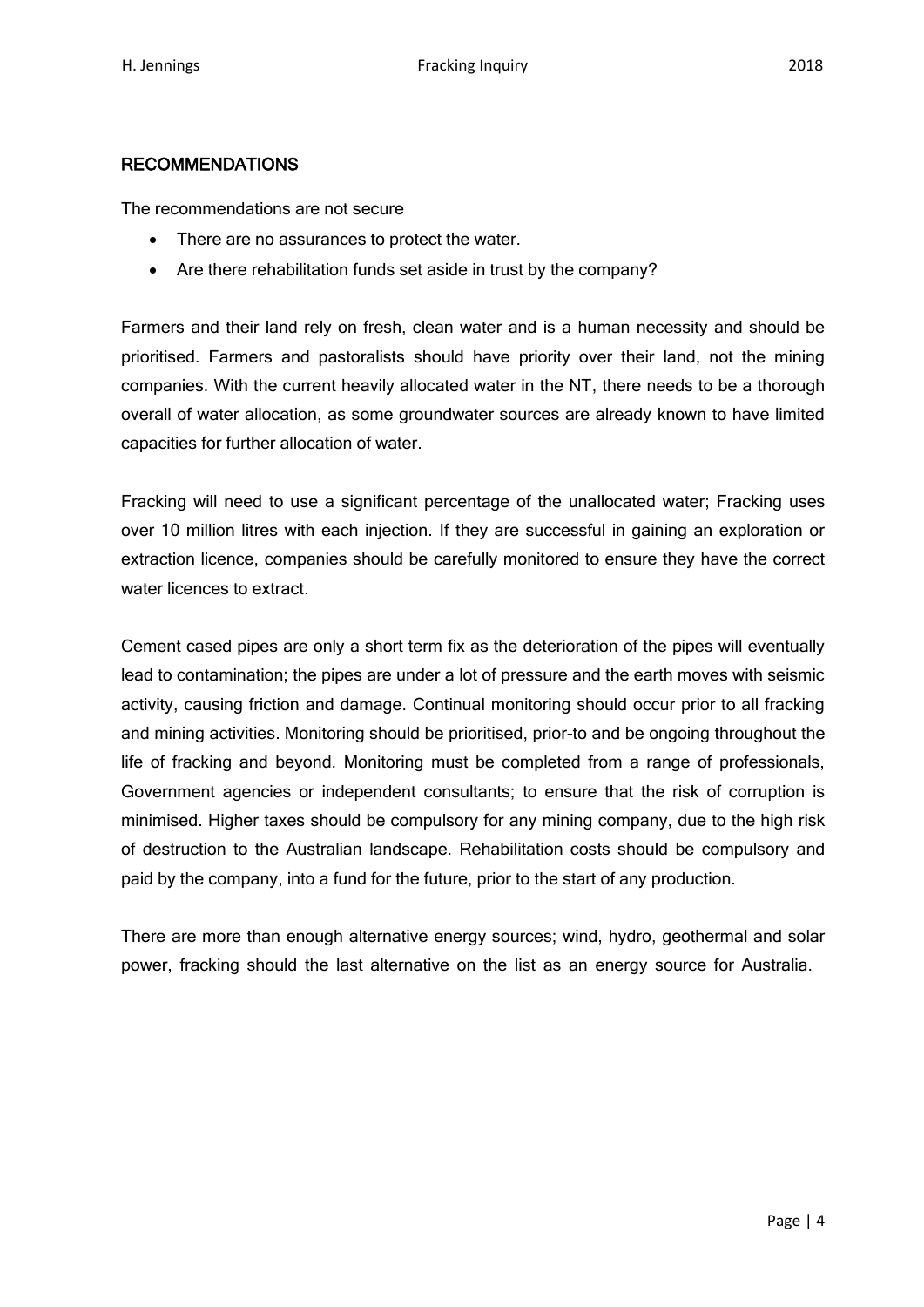So, I hope the Northern Territory and Federal Government will not approve Fracking as a quick fix to get the Economy back on track, to the detriment of us all; our water, our beautiful country, our culture, our children, our superb NT.

Who will be responsible and accountable for failing the 'Duty of Care' to Territorians?

Fracking is not worth the High risk. There is overwhelming evidence that damage will occur. Once the damage is done by Fracking, it will be irreversible; people will not be able to live healthy in the Northern Territory - the people and the Land will suffer.

As Isaac Newton once noted "for every action, there is an equal and opposite reaction." This statement is to action, before a tragic reaction.

> All of Australia should be 'Frack Free'. Water is essential for life

It is imperative that we say No to Fracking to protect our unique Territory.

Thank you for listening.